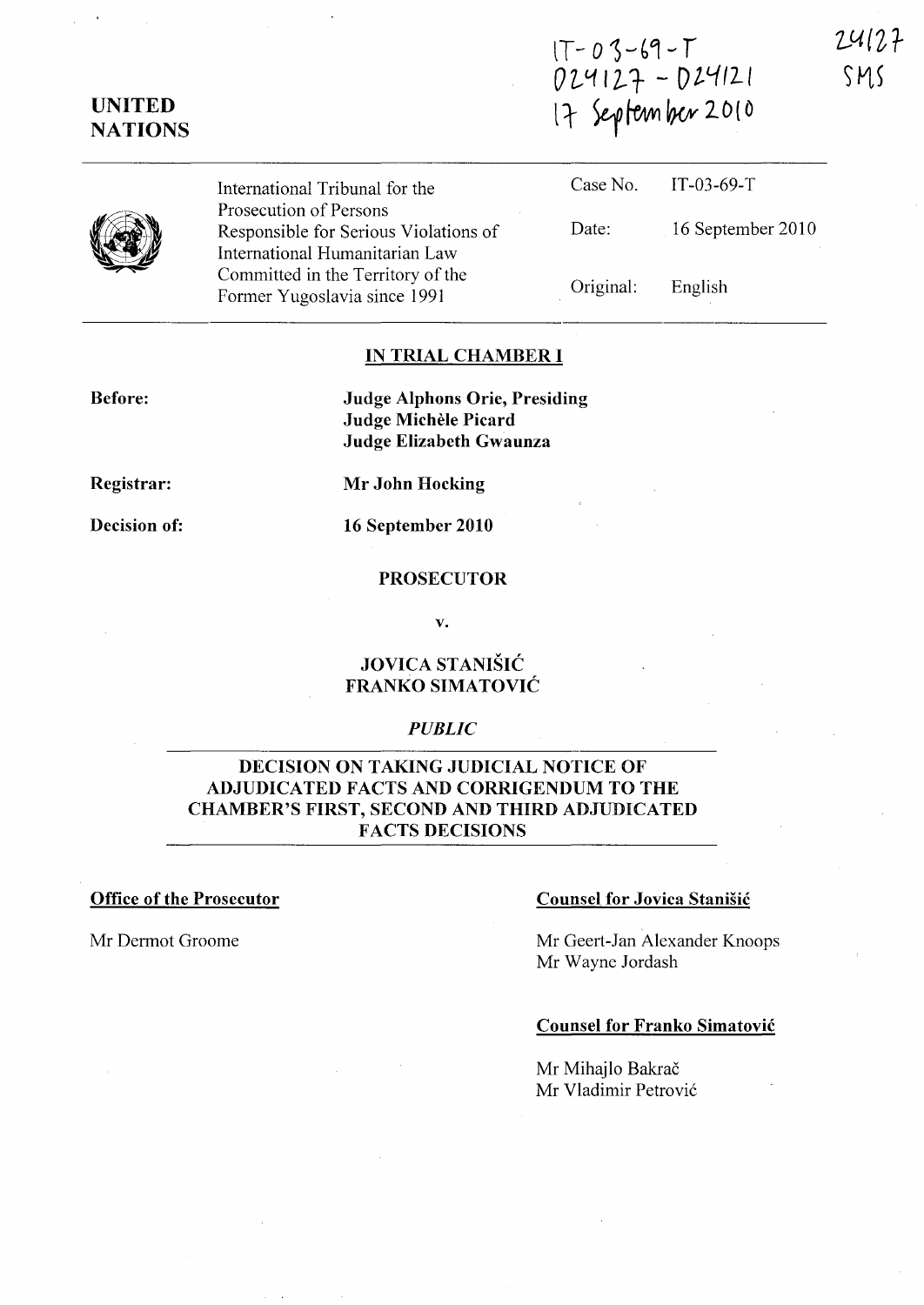**TRIAL CHAMBER I** of the International Tribunal for the Prosecution of Persons Responsible for Serious Violations of International Humanitarian Law Committed in the Territory of the Former Yugoslavia since 1991 ("Chamber");

**NOTING** the "Decision on Prosecution's Motion for Judicial Notice of Adjudicated Facts" filed on 25 November 2009 ("First Adjudicated Facts Decision") and the "Decision on Second Prosecution Motion for Judicial Notice of Adjudicated Facts" filed on 28 January 2010 ("Second Adjudicated Facts Decision");

**NOTING** the "Decision on the Third Prosecution Motion for Judicial Notice of Adjudicated Facts" filed on 26 July 2010 ("Third Adjudicated Facts Decision"), whereby the Chamber proposed to take, *proprio motu*, judicial notice of eight additional facts - 48a, 48b, 54a, 162a, 211a, 217a, 341a, and 364a, adjudicated in the *Krajisnik* Trial Judgement ("Proposed Facts") and invited the parties to submit their positions on the issue; $<sup>1</sup>$ </sup>

**NOTING** the "Prosecution Submission on the Decision for Judicial Notice of the Adjudicated Facts and Request for Admission of Additional Fact" filed on 13 August 2010 ("Prosecution's Submission"), whereby the Prosecution did not object to taking judicial notice of the Proposed Facts;<sup>2</sup>

**NOTING** that the Prosecution additionally requested taking judicial notice of the following fact adjudicated in the *Krajisnik* Trial Judgement (paragraph 251) to be logically placed between facts 211a and 212 ("Additional Fact"):

Pursuant to the guidelines, the MUP Minister was to pass an act adjusting the internal structure of the Ministry to wartime conditions, and to issue instructions on how members of the MUP were to perform tasks and duties.

thus, if accepted, eliminating the need to add the phrase "Pursuant to the guidelines" at the beginning of fact  $212$ ;<sup>3</sup>

**NOTING** the "Defence Submission on the Decision on Third Prosecution's Motion for Judicial Notice of Adjudicated Facts, and Response to Prosecution Request for Admission of Additional Fact" filed on 23 August 2010, whereby the Stanisic Defence did not oppose taking judicial notice of the Proposed Facts and the Additional Fact;

 $\mathbf{1}$ Third Adjudicated Facts Decision, paras 22, 26, 28-29, 34, 49-50, 59, 62, 66.

 $\overline{2}$ Prosecution's Submission, paras 5,8, 10, 12, 14,20,22,24-25.

 $\overline{\mathbf{3}}$ Prosecution's Submission, paras 5,15-18,25.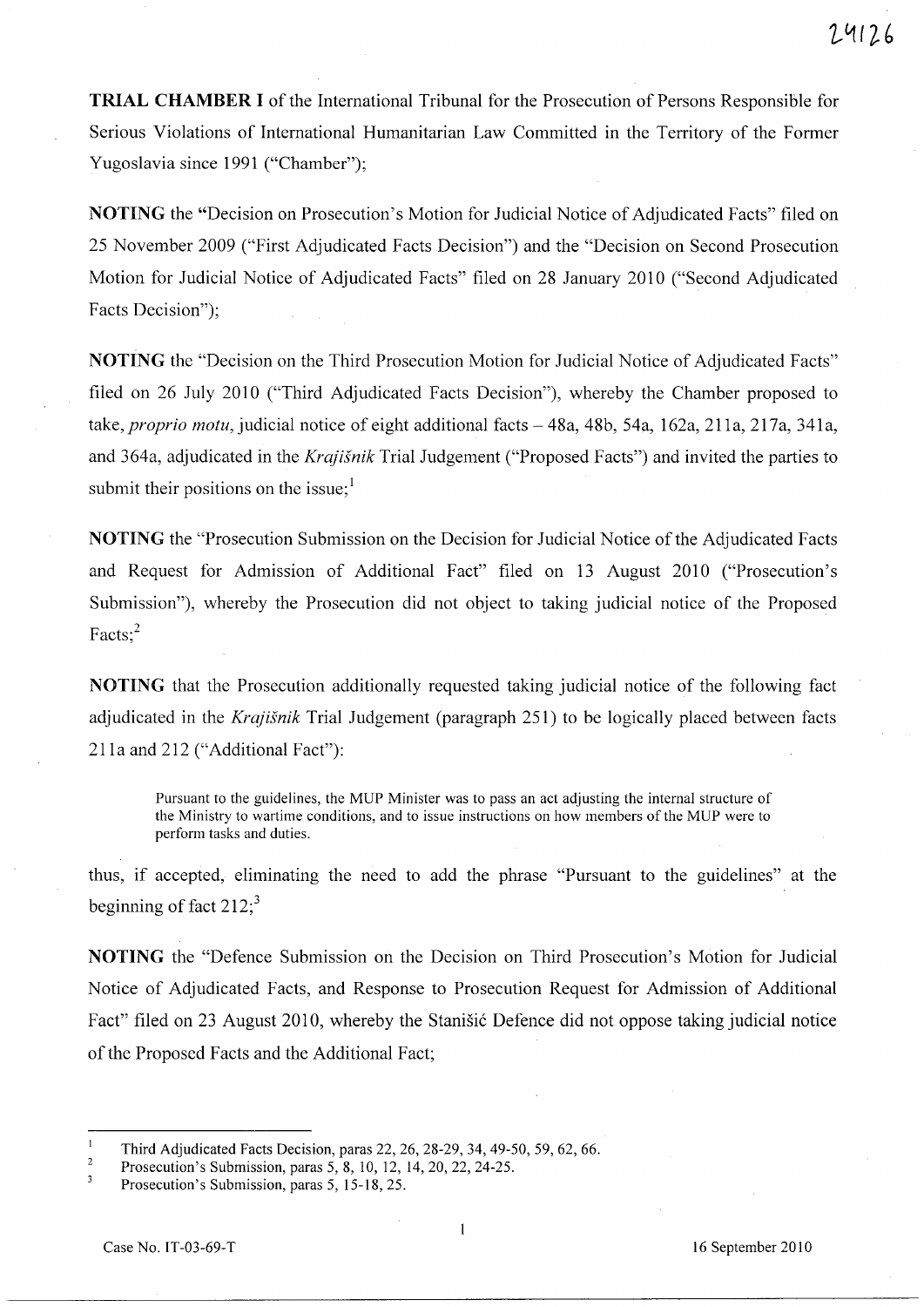NOTING the "Simatovic Defence Submission on the Decision on Third Prosecution's Motion for Judicial Notice of Adjudicated Facts" filed on 31 August 2010, whereby the Simatovic Defence did not raise any objections in relation to the Proposed Facts and the Additional Fact;

FURTHER NOTING that in the Third Adjudicated Facts Decision the Chamber deferred its ruling as to the facts 49, 55, 163,212,218, 219, 342 and 365 until such time as it resolved the issue of taking judicial notice of the Proposed Facts:<sup>4</sup>

CONSIDERING that the law applicable to taking judicial notice of adjudicated facts was outlined in the previous decisions of the Chamber; $<sup>5</sup>$ </sup>

FINDING that the Proposed Facts and the Additional Fact fulfil all the requirements of Rule 94(B) of the Rules of Procedure and Evidence ("Rules");

FINDING that, by taking judicial notice of the Proposed Facts as well as the Additional Fact, facts 49, 55, 163, 212, 218, 219, 342 and 365 are now placed within the proper context and fulfil the requirements of Rule 94(B) of the Rules;

CONSIDERING that the Chamber has identified a number of clerical errors in its First, Second and Third Adjudicated Facts Decision which will be corrected in the present decision;

### FOR THE FOREGOING REASONS, and PURSUANT TO Rule 94(B) of the Rules, HEREBY:

GRANTS the Prosecution's Submission;

TAKES judicial notice of the following facts:

• 48a - logically placed between facts 48 and 49:

Several factors were seen to support this belief. First, some Bosnian Serbs had memories of crimes committed against Serbs during the Second World War, and of injustices suffered during, and immediately after, World War 1. Second, some Bosnian Muslims and Bosnian Croats expressed extreme and aggressive messages, even hinting at the physical annihilation of Serbs in, Croatia and Bosnia-Herzegovina. Third, armed gangs perpetrated crimes against Serbs or federal institutions often viewed as "Serb-dominated" - based on ethnic motives. This type of action fuelled fear and mutual distrust.<sup>6</sup>

• 48b - logically placed between facts 48a and 49:

<sup>4</sup>  Third Adjudicated Facts Decision, paras 34, 62 and 66.

<sup>5</sup> See e.g. First Adjudicated Facts Decision, paras 26-29, 32, 50, 61-63, 67.

<sup>6</sup>  *Krajisnik* Trial Judgement, para. 43.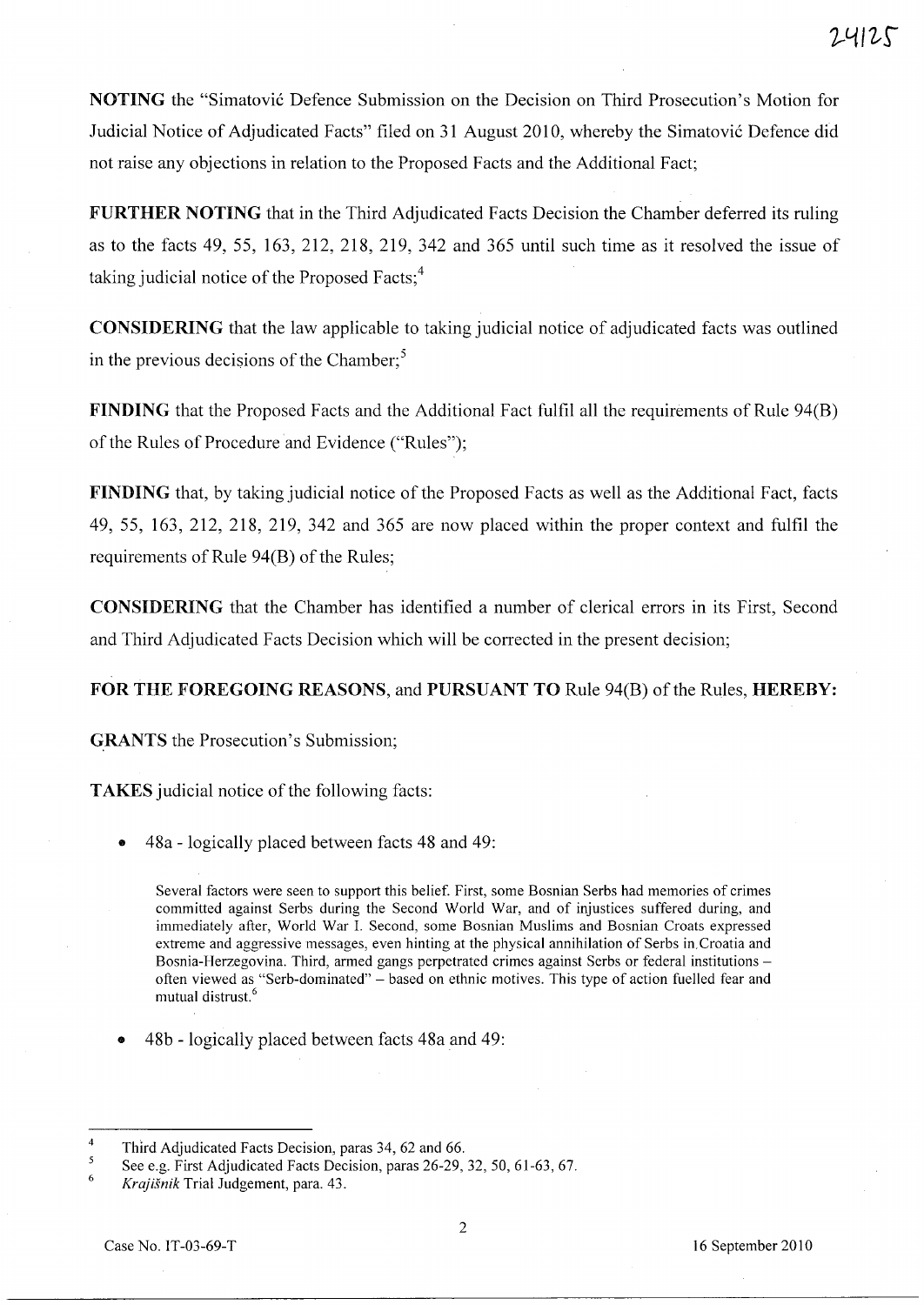Moreover, Bosnian Croats and Bosnian Muslims, supported by their leaders, often did not respond to mobilization for the conflict **in** Croatia, and this deepened the rift between the national parties. <sup>7</sup>

 $49:$ 

The SDS leadership did not discourage such fears, but rather shared them and made them public, thus exacerbating the mutual distrust among the ethnicities.<sup>8</sup>

• 54a -logically placed between facts 54 and 55:

This led to the creation of the Community of Municipalities of the Bosnian Krajina on 7 April 1991, followed by the associations of Romanija, and Eastern and Old Herzegovina, both formed in May 1991.<sup>9</sup>

• 55:

SDS party leaders justified the associations in terms of economic necessity. However, among the functions the SDS assigned to the Bosnian Krajina community of municipalities was the organization of its. defence in times of war or imminent threat of war. When considered together with the arming and mobilization of the Serbian population, this policy shows that the SDS was prepared to oppose even by force the possibility that Bosnia-Herzegovina would become an independent unitary state.<sup>10</sup>

• 162a - logically placed between facts 162 and 163:

On 1 June 1992, General Momir Talić of the 1st Krajina Corps ordered his officer Osman Selak to distribute weapons to paramilitary formations that had been trained at Manjaca (Banja Luka). On 9 June a report of the 1st Krajina Corps command complained about the slow pace of disarmament of paramilitary formations by civilian authorities. On 18 June, Tali6 issued an order according to which all paramilitary formations in the Corps' area of responsibility were to be disarmed. This was decided at a meeting of the ARK crisis staff attended by Talić.<sup>11</sup>

• 163:

Instead of disarming the paramilitaries, the VRS incorporated them into regular forces.<sup>12</sup>

 $211a$  - logically placed between facts  $211$  and  $212$ :

In July 1992 Radovan Karadžić issued "Guidelines on tasks, modes of action and functioning of defence forces, state organs, and all economic and social subjects of the Bosnian-Serb Republic in the state of war".<sup>13</sup>

211b (the Additional Fact) - logically placed between facts 211a and 212:

<sup>7</sup>  Ibid.  $\overline{\mathbf{8}}$ 

Ibid.

<sup>9</sup> *Krajisnik* Trial Judgement, para. 48.

<sup>10</sup>  *Krajisnik* Trial Judgement, para. 49. The Chamber notes that footnote 45 of the Third Adjudicated Facts Decision erroneously omits the third sentence of fact 55.

<sup>11</sup>  *Krajisnik* Trial Judgement, para. 219.

<sup>12</sup>  Ibid.

<sup>13</sup>  *Krajisnik* Trial Judgement, para. 251.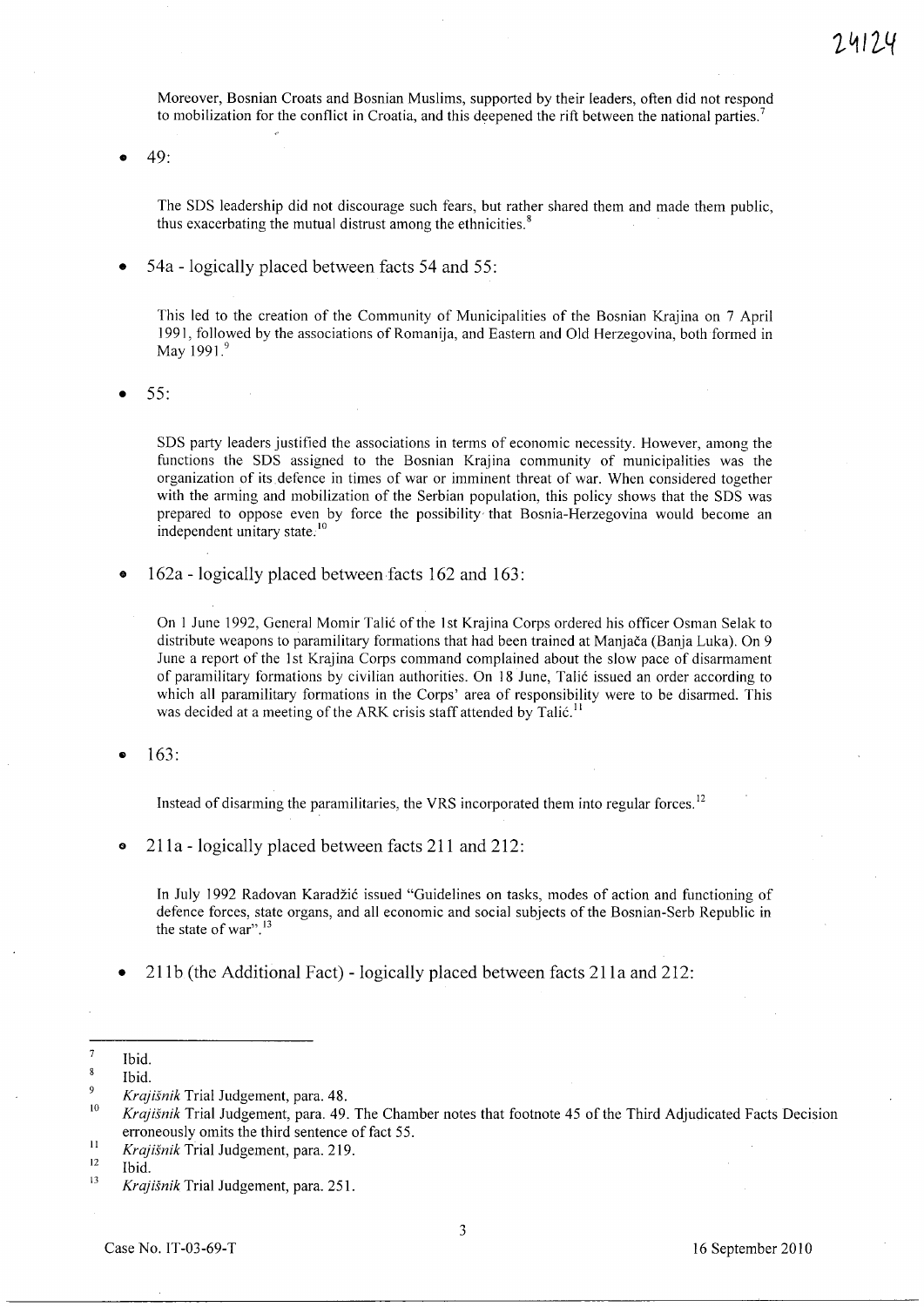Pursuant to the guidelines, the MUP Minister was to pass an act adjusting the internal structure of the Ministry to wartime conditions, and to issue instructions on how members of the MUP were to perform tasks and duties. 14

• 212:

Active and reserve police, as well as special units which would not form part of the MUP's wartime structure, were to be transferred to the Army or used for other wartime tasks.<sup>15</sup>

• 217a -logically placed between facts 217 and 218:

The 1974 Constitution provided for collective municipal presidencies.<sup>16</sup>

• 218:

A collective presidency was to be formed in time of war or imminent threat of war to replace a municipal assembly, and was to remain in existence until the assembly was able to reconvene.<sup>17</sup>

• 219:

This war presidency, consisting of the municipal assembly leadership and some additional members, was accorded extraordinary powers in dealing with situations of war or imminent threat of war. $18$ 

• 341a -logically placed between facts 341 and 342:

From late May 1992 onwards, Muslims were detained in the Dom Kulture building in Celopek village.<sup>19</sup>

• 342:

In early June, a paramilitary group from Serbia assaulted the detainees with spiked metal bars and chains. Some detainees were forced to beat each other.<sup>20</sup>

364a - logically placed between facts 364 and 365:

Some non-Serb police officers and SDA leaders took refuge in the municipality building, where negotiations between the political parties continued.<sup>21</sup>

<sup>14</sup>  15 Ibid.

<sup>16</sup>  Ibid.

<sup>17</sup>  *Krajisnik* Trial Judgement, para. 257.

<sup>18</sup>  Ibid.

<sup>19</sup>  Ibid.

<sup>20</sup>  *Krajisnik* Trial Judgement, para. 372.

<sup>21</sup>  Ibid.

*Krajisnik* Trial Judgement, para. 511.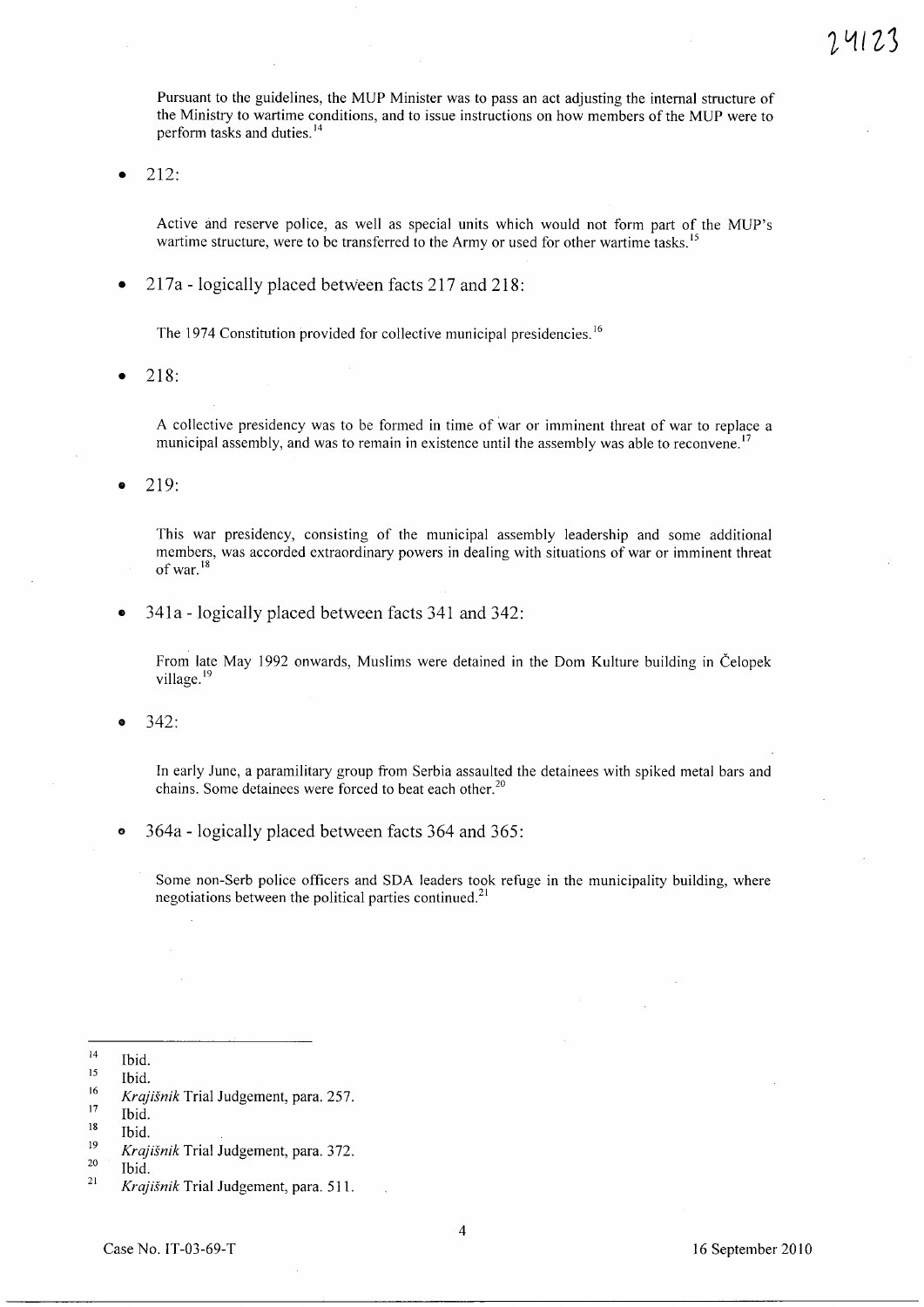• 365:

On 19 April, the crisis staff addressed an ultimatum to those inside. The building was surrounded by soldiers of the JNA 6th Krajina Brigade. Those inside the building managed to flee to surrounding villages. Nedjeljko Rašula, as head of the crisis staff, dismissed Muslim and Croat officers from the police force. <sup>22</sup>

**DECIDES** that the following inaccuracies of the First Adjudicated Facts Decision should be corrected:

The phrase "at least" should be added at the beginning of facts 177, 178, 179 and 180 quoted in footnote 147. Accordingly, this footnote in the relevant part should read:

Consequently, [...] Proffered Fact No. 177 shall read "At least as of July 1995, in addition to ordinary police duties relating to law and order, some members of the regular police force also had duties within special police forces or PJP companies. PJP companies were trained for combat operations and were set up when needed. Members of the PJP Companies generally wore blue camouflage uniforms and were issued standard military weapons"; Proffered Fact No. 178 shall read: "At least as of July 1995, in accordance with the law in effect in the RS, MUP units could be re-subordinated to the VRS for various purposes, including to reinforce the VRS during combat activities. When re-subordinated, the MUP forces followed orders issued by the VRS"; Proffered Fact No. 179 shall read: "At least as of July 1995, the commander of the VRS unit to which the MUP unit was re-subordinated and the commander of the MUP unit coordinated their work in carrying out the tasks assigned by the VRS"; and Proffered Fact No. 180 shall read: "At least as of July 1995, MUP forces were engaged in combat operations for a specific time to carry out a precisely described task. During their re-subordination, MUP forces retained their formation and could not be disintegrated or separated".

**DECIDES** that the following maccuracy of the Second Adjudicated Facts Decision should be corrected:

Fact 156 as cited in footnote 115 should not include the phrase "the evidence shows that". Accordingly, this footnote should read:

Proffered Fact No. 156 shall read: "Paramilitary units, often referred to simply as 'Chetniks', were present in Skabrnja and wore various kinds of JNA uniforms, some with an insignia with four Cyrillic 'S', and different kinds of hats, including berets, fur hats with cockades and hats. Their faces were painted, however, at least some of them appeared to be local".

**DECIDES** that the following inaccuracies of the Third Adjudicated Facts Decision should be corrected:

- - Fact 77 should start with "At that founding session" instead of "At the founding session" as cited in footnote 75. Accordingly, this footnote should read:

Accordingly, Proffered Fact No. 77 shall read: "At that founding session, Bosnian-Serb deputies passed a resolution that "the Serbian people of Bosnia-Herzegovina shall stay in the joint state of Yugoslavia together with Serbia, Montenegro, SAO Krajina, SAO Slavonija, Baranja, Western

<sup>22</sup>  Ibid.